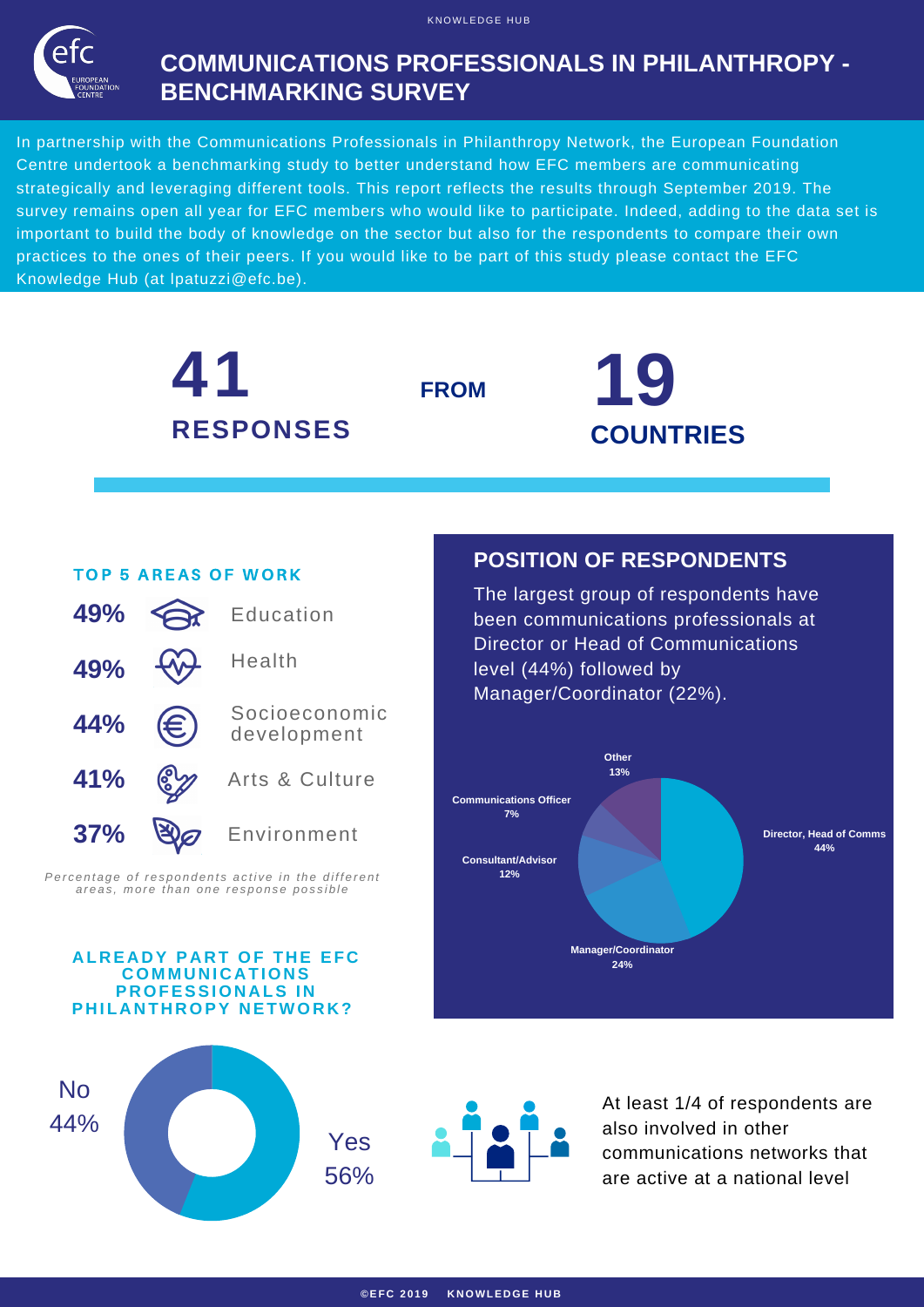

**COMMUNICATIONS PROFESSIONALS IN PHILANTHROPY - BENCHMARKING SURVEY**

# **CO M M U N I C A TION S B U DGET**



Most respondents (73%) do not have a dedicated budget for their communications activity: some envisage a specific sum for communication in all their projects. For those who have a budget:

**The largest number have less than 50,000**

**One respondent has more than 2,000,000**

. . . . . . . . . . . . . . . . . .

### **COMMUNICATIONS KEY PRIORITIES IN 2019**

- Communicate organisation's **values and impact**, and **strengthen profile**
- **Raise awareness** about projects and activities and their impact
- Create new website and other **communications collateral**
- **Professionalise** communications, develop **strategies**
- Specific priorities: Reach **new audiences**,  $\bullet$ deepen **co-worker engagement** and integrate **SDGs**

# **CO M M U N I C A TION S ST A FF**

The average number of staff dedicated specifically to communications is

**3.83 FTE**

### **REPORTING TO WHOM?**



Other respondents report to the Executive Board, Senior Advisers, Director of Policy, etc.

## **ROLES OF THE COMMUNICATIONS DEPARTMENT**

Respondents have listed the following as main roles of their communications department:

- Plays an essential role in the development and implementation of the organisation's strategy
- Contributes to the creation of the shared objectives of the organisation
- Supports the key tasks of the foundation and grantee's communications capacity, including transparency, visibility and awareness-raising
- Covers 360 degrees of effective communication from strategy to execution and measurement
- Supports the positioning of the organisation towards stakeholders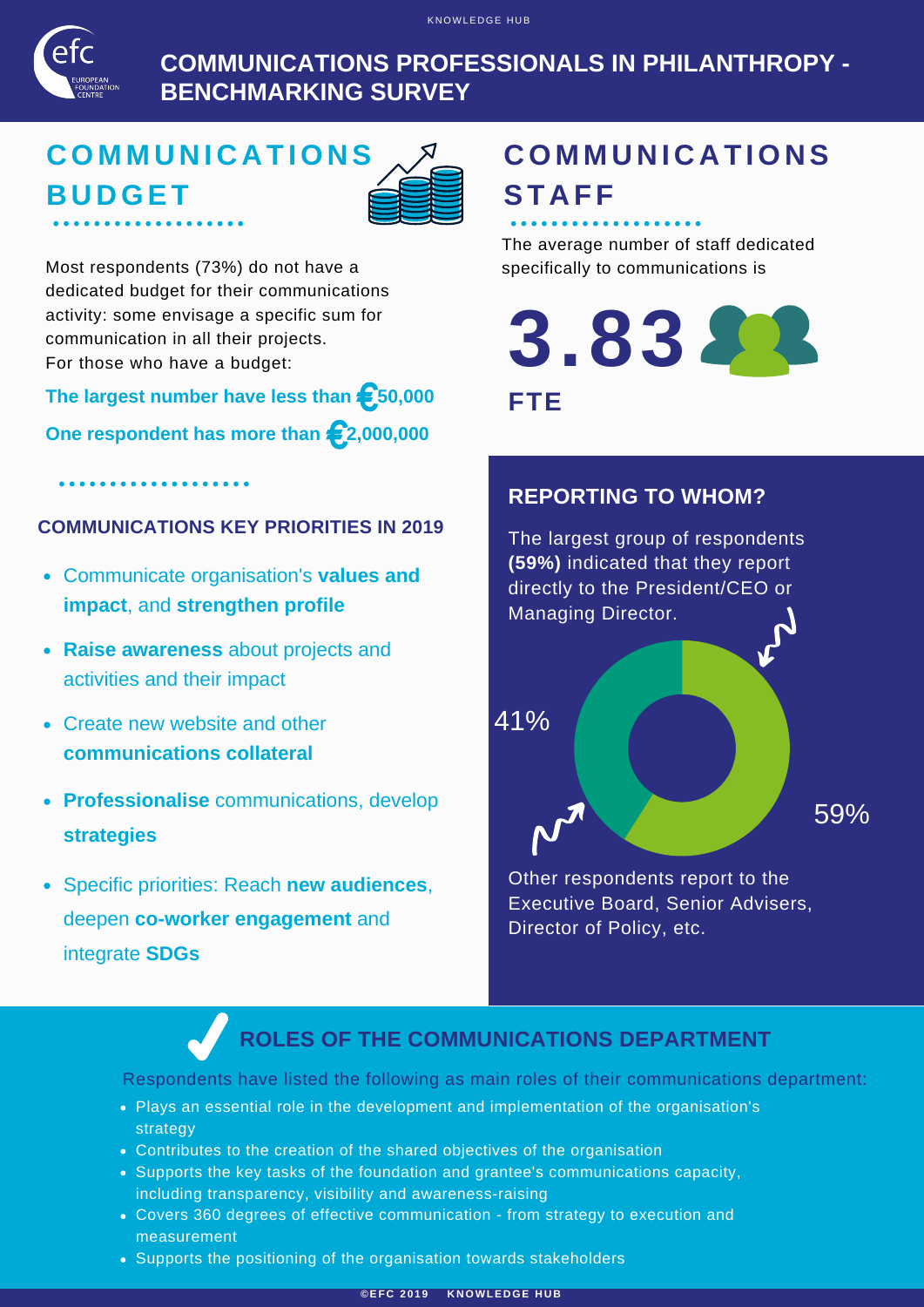KNOWLEDGE HUB



**COMMUNICATIONS PROFESSIONALS IN PHILANTHROPY - BENCHMARKING SURVEY**

## **WHICH SOCIAL MEDIA DO YOU USE?**



## **WHICH OTHER DIGITAL CHANNELS?**



eNewsletter Online magazine Forums **56% 15% 12%**

## **NOTIFICATION SYSTEMS**



The most frequent notification system in use, **by 27% of respondents,** is Facebook, followed by SMS, Google Alerts, Foresight and Chatboxes.

### **HAVE YOU DEVELOPED AN APP?**



# **AI / BOT**

Only **2** respondents use BOT or Artificial Intelligence





Use analytics and metrics from their website/social media such as

Google Analytics  $\mathsf{lin}(\mathsf{S})$ Social Media Analytics Gopress & Auxipress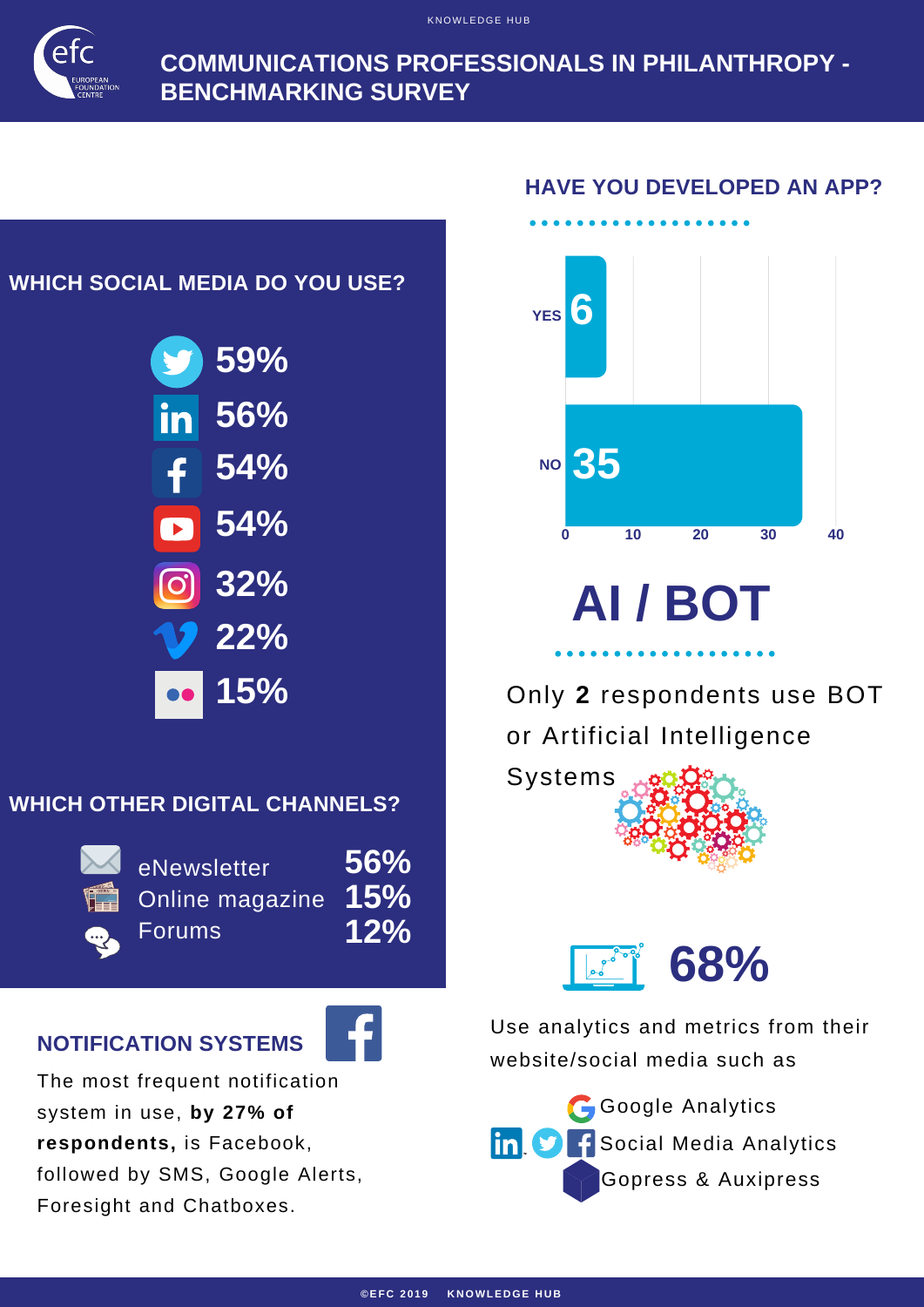**COMMUNICATIONS PROFESSIONALS IN PHILANTHROPY - BENCHMARKING SURVEY**

K NOWLE DGE H U B

# **46%**

of respondents have a crisis communications policy and procedure



#### **ONE RESPONDENT SAID:**

*"In any communications initiative you need to be equipped with a crisis policy and procedure. A specific spokesperson at our foundation is in charge to manage potential crisis with the help of our external agencies to support with previously shared protocols. Q&As are always developed and/or updated to accompany any initiative."*

# **51%**

# of respondents assess their public perception

Through perception studies, surveys, stakeholder interviews, focus groups, qualitative evaluation of performance, external reviews, media monitoring, social media metrics, and analytics



# of respondents have partnered with media

The main reasons to build partnerships with media are visibility, publicity, promotion of campaigns, media coverage, editorial support, media expertise, PR, and keeping upto-date with the activities of the foundation.

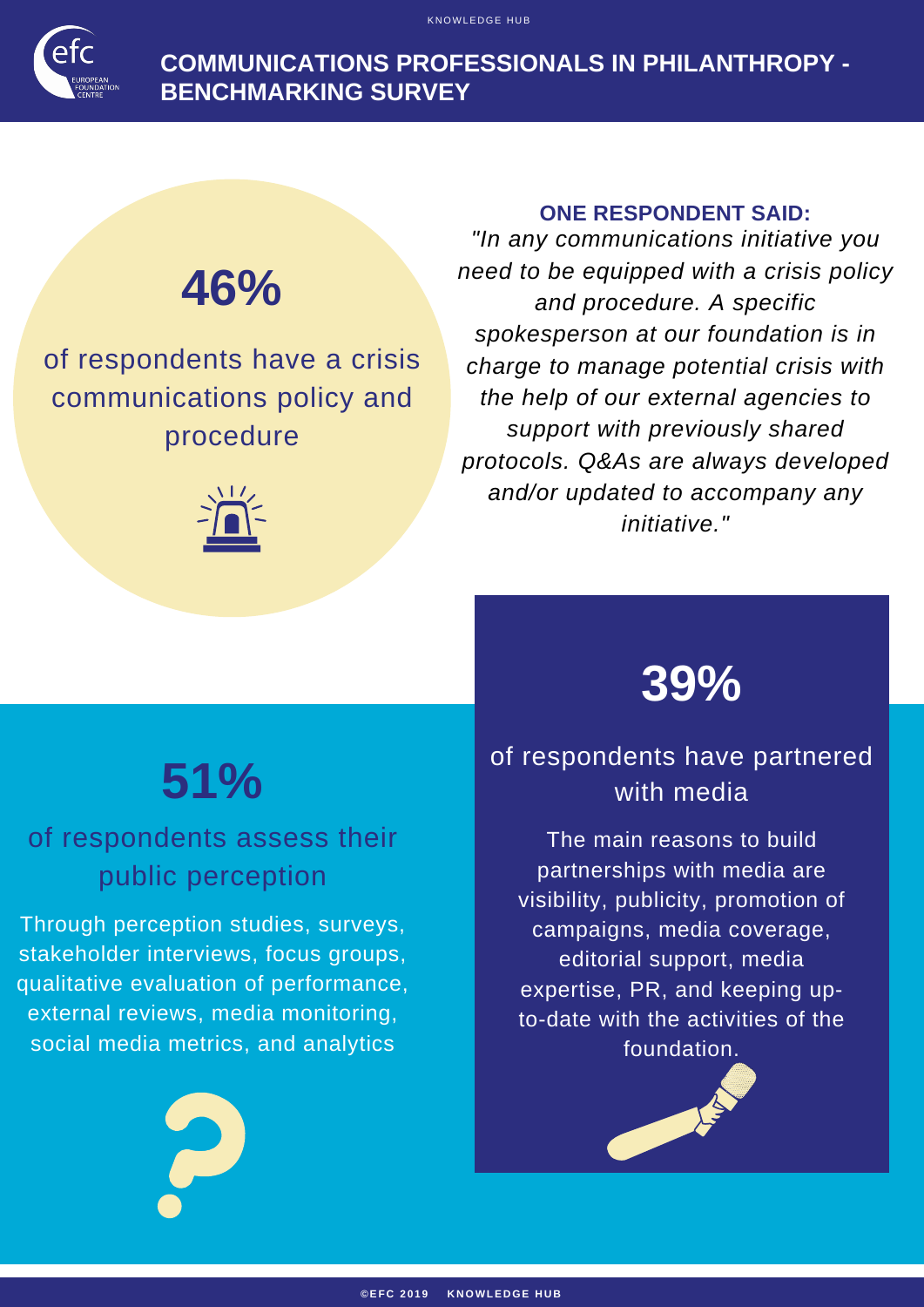

K NOWLEDGE HIJR

Almost half (44%) of respondents have run one or more campaigns: They are indeed used in addition to other communications channels to increase the visibility of the work of the foundation; to reach and engage target audiences; and to raise awareness on specific issues, among others. Below are some examples of recent campaigns that have been launched or supported by EFC members who have responded to this survey:

# **SHEDECIDES**<br>The Children Investment Fund

SheDecides is a global movement to promote, provide, protect and enhance the fundamental rights of every girl and woman.The Children Investment Fund supported the campaign to draw attention to the SheDecides movement and encourage supporters to sign the SheDecides manifesto. Assets included the organisation's website, videos and infographics, deployed on Twitter, Facebook and Instagram with paid promotion.

**www.shedecides.com**

#### **#SHIFTTHEPOWER**

**The Global Fund for Community Foundations** 

#ShiftThePower: a short, inclusive hash tag was developed as the rallying cry for the Global Summit on Community Philanthropy, held in 2016, which speaks to both northsouth dynamics around resource flows and systems of accountability, as well as the need to avoid creating southern "gatekeepers," or overly centralised centres of local power. It has captured the minds of many around the world who want to see development done differently.

**#ShiftThePower**

**44% of respondents have run a campaign**

#### **GOOD CAUSE CAMPAIGN Ikea Foundation**

Each year IKEA co-workers and customers join together in two campaigns to help create a better everyday life for the less fortunate. The campaigns raise money for UNICEF, Save the Children and UNHCR – the UN Refugee Agency. The money goes to good causes like improving children's education and providing renewable energy in refugee camps. The campaigns also create awareness of the problems and the work being done to solve them.

**www.ikea.com/ms/en\_US/good-cause-campaign**

#### **VERRIJK JE BUURT Fonds 1818**

Through "Verrijk je buurt" (Enhance your neighbourhood) Fonds 1818 aimed to reach a small group of citizens with ideas for a better society. The aim of the campaign was to help them turn their plans into concrete projects. The foundation utilised its social media, free publicity space in media plus its own magazine and digital newsletter, in addition to local stakeholders and key people. 25 inspiration sessions were organised around the region where locals were invited to propose their ideas. This campaign highly enhanced the visibility and awareness of the work of Fonds 1818 among locals. 85% of the 500 requests received were granted.

**https://verrijkjebuurt.fonds1818.nl/**